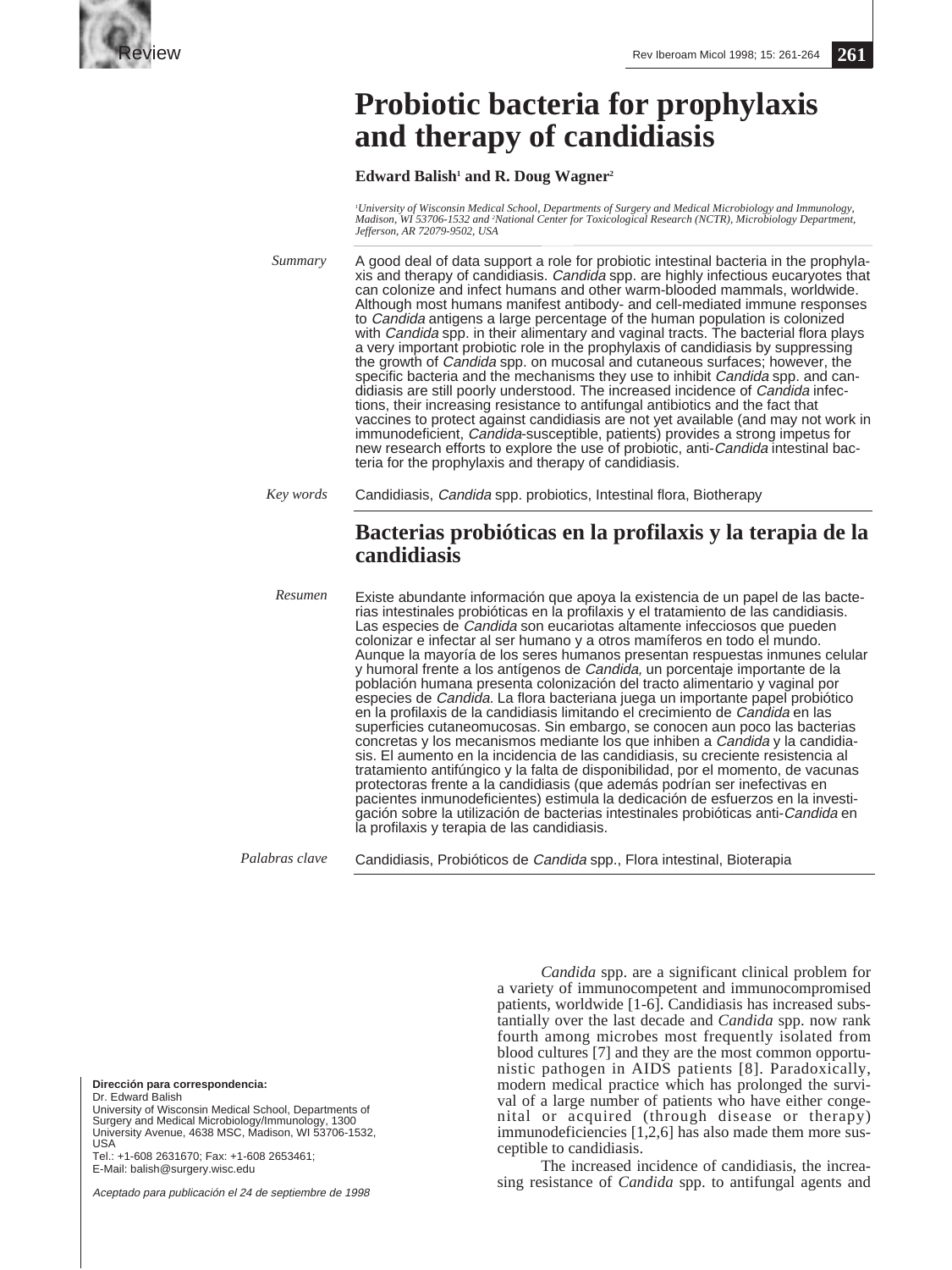the rise in lethality associated with infections by *Candida* spp. [5-12] has prompted renewed research on innovative ways to prevent and treat infections by these opportunistic yeasts. New research initiatives are putting a great deal of emphasis on studies of virulence factors, vaccines and new antifungal agents; however, very little research is being carried out to increase our knowledge about a very important host defense mechanism against candidiasis; namely the *Candida*-inhibiting activities of commensal bacteria that reside in the alimentary and vaginal tracts of humans. Studies on probiotic bacteria should be included in renewed research efforts on candidiasis because they have great potential to provide very effective mechanisms for the prophylaxis and therapy of this serious and often fatal disease of immunodeficient patients.

Probiotic microbes are defined as microorganisms that are consumed to improve the health status of humans and animals [13]. Probiotic bacteria present in the alimentary tract and vagina prevent the overgrowth of *Candida* spp. and thereby decrease the likelihood of mucosal or systemic candidiasis [1,2,14]. The *Candida*-inhibitory bacteria present in the microbial flora of man and animals fulfill a very important ecological role in protecting the host from these pathogenic yeasts.

Probiotic microbes not only suppress the growth of *Candida* spp. in the alimentary tract and vagina, but they also inhibit the adherence of *Candida* spp. to epithelial surfaces [1,2,15,16]. The ultimate achievement that could be realized in using probiotic bacteria to prevent candidiasis would be to have them completely eliminate *Candida* spp. from the human microflora. Achieving the latter goal would eliminate or dramatically decrease the incidence of clinical candidiasis. Indeed the eradication of *Candida* spp. from the normal flora may actually take place in some humans who manifest antibody- and cell-mediated immune responses to *Candida* spp. but have no culturable *Candida* spp. in their alimentary tract or vagina [1,2].

*Candida* spp. have many unique properties that differentiate them from other microbes present on the mucosal surfaces of humans and warm-blooded mammals. For example, *Candida* spp. are eucaryotic whereas the majority of normal flora microbes are procaryotes. *Candida* spp. are normally not the predominant microbe in the human microbial flora  $[1,2]$ . Unlike most normal flora bacteria which fail to evoke antibody- and cell-mediated immune responses in the host [17], *Candida* spp. are able to colonize and infect most humans at an early age and induce strong antibody- and cell-mediated immune responses [1]. Early encounters with *Candida* spp. likely cause subclinical candidiasis that evokes both antibodyand T-cell-mediated immune responses in their host which (at least in experimental animals) can enhance resistance to the pathogenic yeasts (natural immunization) [14,18,19]. Whereas, certain species of normal flora bacteria appear to predominate in discrete sections of the alimentary tract, vagina, or skin, *Candida* spp., except for the unwashed hands of hospital personnel [5,9,11], do not seem to be able to survive very well on normal skin but they are readily isolated from the human alimentary tract and vagina [1,2].

Of importance to clinical candidiasis, eucaryotic *Candida* spp. are resistant to antibacterial antibiotics [1,2] and they are able to increase in numbers in the alimentary tract and vagina during therapy with broad-spectrum antibacterial antibiotics  $[1,2,15,20-22]$ . Increased populations of *Candida* spp. in the alimentary and vaginal tracts that occur during antibacterial antibiotic therapy increase the incidence of mucosal [2,6,12] and systemic candidiasis [1-

12]. Not only is *Candida albicans* resistant to antibacterial antibiotics, but many *Candida* spp. (e.g., *Candida glabrata)* are resistant to antimycotic drugs [23]. Some strains of *C. albicans* that resist azole antimycotic drugs are emerging in the populations of immunodeficient patients [24].

*C. albicans* comes close to being an almost perfect human parasite because of its unique capacities to colonize, infect, immunize (i.e., stimulate both antibody- and cell-mediated immune responses in humans), and persist on mucosal surfaces of most humans world-wide [1,2,6,20,21]. The wide-spread presence of serum and secretory antibodies to *C. albicans* [25] and sensitized Tlymphocytes, that respond to *C. albicans* antigens [26] attests to the highly infectious nature of this microorganism for most humans and provides further proof that most humans have been naturally immunized by prior contacts with *Candida* spp.

Chronic colonization, subclinical infection, and natural immunization of humans with *Candida* spp. raise important questions about human resistance to candidiasis. Is natural immunization with *Candida* spp. responsible for the fact that the vast majority of adult humans do not have serious clinical problems with candidiasis? Or, do other innate and acquired immune and non-immune factors play a role in the recognized resistance of most adults to candidiasis?

The persistence of *Candida* spp., especially *C. albicans*, on mucosal surfaces of the alimentary tract and vagina [1,2] and on hands of medical personnel [5,10,12] accounts for its ease of transmission among infants and adults. Most infants come in contact with, and are colonized by, *C. albicans* during vaginal birth [1,2,27]. Candidiasis, in most healthy neonates, is subclinical or mild (diarrhea, diaper rash, etc.) [27]. Such benign encounters with *Candida* are thought to play a key role in stimulating the antibody- and cell-mediated immune responses to *Candida* spp. that are evident in most humans [1,2,25,26]. In fact, the interaction of *C. albicans* with the human immune system is so common that skin tests with *Candida* antigens are frequently used to assess the status of their cell-mediated immune responses [26] and antibodies to *C. albicans* antigens are so common in human sera that the reliability of using antibodies to *C. albicans* in serology tests for the diagnosis of systemic candidiasis is diminished [25]. The antibody- and cell-mediated immune responses evoked by *C. albicans* in humans are apparently not sufficient to completely expel *C. albicans* from the mucosal (alimentary tract and vagina) surfaces of a large percentage of humans since most remain chronically-colonized with *C. albicans* (albeit in low numbers relative to number of bacteria present in the normal flora of humans) throughout their life [1,2].

It is often hypothesized that antibody- and cellmediated immune responses, and the acquired immunity most humans develop after natural immunization with *Candida* spp. are responsible for protecting the vast majority of *Candida*-colonized adults from candidiasis. Although innate and acquired immune responses (intact epithelial cells, phagocytic cells, acquired antibody- and cell-mediated immunity) do play an important role in resistance to mucosal and systemic candidiasis it is also well known that humans who manifest both antibody and cell-mediated immunity to *C. albicans* antigens can be infected with *C. albicans* when the number of *C. albicans* in their alimentary tract is increased [1,2] or when indwelling catheters become contaminated with *Candida* spp.  $[1,2]$ . For example, an immunocompetent person who drank a culture of *C. albicans* (1012 *C. albicans*/ml) deve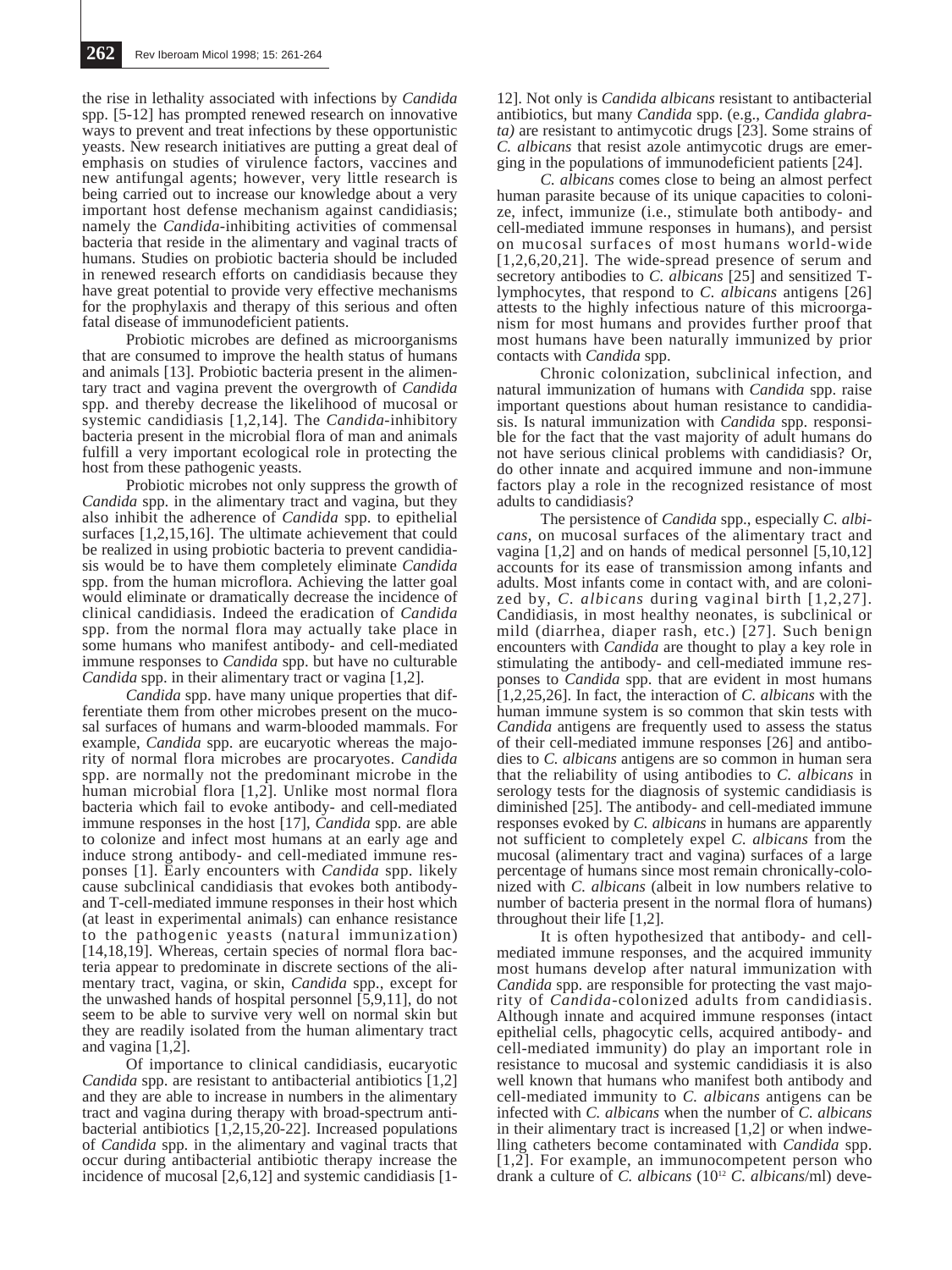loped life-threatening systemic candidiasis (candidemia and uremia) and had to be treated with antifungal antibiotics [28]. Conversely, many immunodeficient patients do not have problems with candidiasis until their bacterial flora is disrupted by oral antibiotic therapy and *Candida* overgrowth on mucosal surfaces occurs [1-12]. Humans or research animals who are treated with broad spectrum antibiotics which upsets the diversity of the normal enteric flora and allows *C. albicans* to increase in number in the alimentary tract often develop candidiasis (oral, esophageal, and/or vaginal)  $[1,2,10,12,15,21]$ . A good deal of data provides strong support for the fact that the anti-*Candida* activities of the microbial flora play a key role in protecting either *Candida*-naive, immunocompetent or immunodeficient hosts from candidiasis. Thus, a large number of immunocompetent and immunodeficient hosts remain free of clinical candidiasis as long as their *Candida*-inhibitory bacterial flora remains intact and their innate and acquired immune systems are not substantially diminished through disease or therapy.

The anti-*Candida* activity of the enteric bacterial flora plays a very important role in resistance to candidiasis because it is a "first-line" defense mechanism that can suppress the growth of commensal *Candida* spp., and thereby interfere with the adherence and growth of *Candida* spp. on epithelial surfaces.

In addition to prophylaxis, the intestinal flora can also exert biotherapeutic effects against candidiasis. Simply stopping oral antibacterial antibiotic therapy, which allows the restoration of a complex bacterial flora often results in dramatic improvements in antibiotic-induced candidiasis  $[1,2,21]$ . Unfortunately, we still know very little about the intestinal microbes that are responsible for these probiotic and biotherapeutic effects against candidiasis. More importantly, the mechanisms that intestinal and vaginal probiotic microbes use to bring about the suppression of the opportunistic yeasts are still far from clear.

A number of bacterial species have the capacity to inhibit *C. albicans in vitro* [29-31]. Antibacterial antibiotics, which selectively inhibit anaerobic intestinal bacteria are frequently associated with *C. albicans* overgrowth [15]. *Saccharomyces boulardii* has been shown to inhibit disseminated candidiasis (translocation of *C. albicans*) in mice [32] and *Lactobacillus acidophilus* has shown efficacy in the biotherapy of *Candida* vaginitis [33]. *In vivo* studies to assess the impact of specific microbes on candidiasis have been few in number and most have been carried out in gnotobiotic rodents; however, *Escherichia coli*, lactobacilli, oral streptococci and bifidobacteria have all been shown to be capable of suppressing the growth of *C. albicans* in the alimentary tract of gnotobiotic rodents [8,34-41]. It was recently shown that probiotic lactic acid bacteria could protect adult, neonatal, and adult gnotobiotic, immunodeficient mice from candidiasis [40]. Thus, it is evident that a variety of intestinal microbes, in pure culture, can not only inhibit the growth of *Candida* spp. *in vivo* and *in vitro*, but they can also protect immunocompetent and immunodeficient hosts from candidiasis. The latter data contrasts with evidence that a diversity of bacterial species are needed for efficacy of probiotics [12].

A variety of mechanisms have been evoked to explain the anti-*Candida* activity of the probiotic, anti-*Candida* microbes. Nutritional competition, blocking receptors for *Candida* spp. adhesins on epithelial cells, production of anti-*Candida* compounds, increasing intestinal peristalsis, increasing intestinal epithelial cell renewal rates, alteration of pH and the production of an anaerobic oxidation-reduction potential (*C. albicans* is an aerobic microbe) have all been proposed as mechanisms that probiotic bacteria use to inhibit pathogens on mucosal surfaces. The capacity of the bacterial flora to stimulate innate and acquired immune systems in the host and activate phagocytic cells is also thought to play a role in the inhibition of *Candida* spp. by probiotic bacteria [40]. Very likely, because of the recognized complexity of the aerobic and anaerobic normal bacterial flora, all of the above factors are involved in the suppression of *Candida* spp. on mucosal surfaces.

The inhibition of *Candida* spp. by probiotic bacteria in the alimentary and vaginal tracts represents a key, first-line defense against mucosal and systemic candidiasis. At times the anti-*Candida* activity of the microbial flora, which prevents overgrowth of *C. albicans* on mucosal surfaces, may be more important in preventing candidiasis than innate and acquired immune mechanisms [2,10,12]. The role of a probiotic is to supplement this first-line of defense. As long as the bacterial flora can prevent or inhibit the growth of *C. albicans* on mucosal surfaces, most adult men and women will not suffer from clinical candidiasis; however, whenever alterations occur in the bacterial flora, either through therapy with antibiotics or disease, *Candida* spp. can increase in number which enhances the possibility that they can cause a variety of clinical diseases (diarrhea, cutaneous, mucocutaneous, oroesophageal, and even systemic candidiasis and lethality); the form and severity of the candidiasis that develops appears to depend upon the immunocompetence of the host [1,2,10,12].

Further research is needed to identify the probiotic, biotherapeutic, anti-*Candida*, microbes and the mechanisms they utilize to control the growth of *C. albicans* on mucosal and cutaneous surfaces. The fact that inhibition of intestinal bacteria with antibacterial antibiotics and *Candida* overgrowth are so often the prime predisposing factors in candidiasis  $[1,2,10,12]$  should be sufficient impetus to learn more about how to retain or augment the anti-*Candida* activities of the intestinal bacteria with probiotics. Such procedures could suppress, or eliminate *Candida* spp. from the alimentary and vaginal tracts and thereby prevent clinical candidiasis.

### **CONCLUSIONS**

Most adult humans have continuous contact with *Candida* spp. throughout their lifetime. The fact that antibody- and cell-mediated immune responses to *Candida* antigens are so common in humans suggests that most adults have been naturally immunized by subclinical encounters with *Candida* spp. It is also well recognized that antibacterial antibiotics can enhance the susceptibility of the host (even naturally immunized and immunocompetent hosts) to candidiasis. The anti-*Candida* activity of the bacterial flora is an "acquired" host defense mechanism that plays a very important "first-line of defense" role in protecting humans against candidiasis since the bacteria in the intestinal flora not only can inhibit the growth of *Candida* spp., but they can also interfere with the capacity of the pathogenic yeasts to adhere to epithelial tissues.

Our lack of knowledge about the probiotic intestinal and vaginal microbes that inhibit *Candida* spp. and about the mechanisms they use to suppress the opportunistic yeasts in the alimentary tract and vagina has hindered our capacity to maximize the use of probiotic bacteria